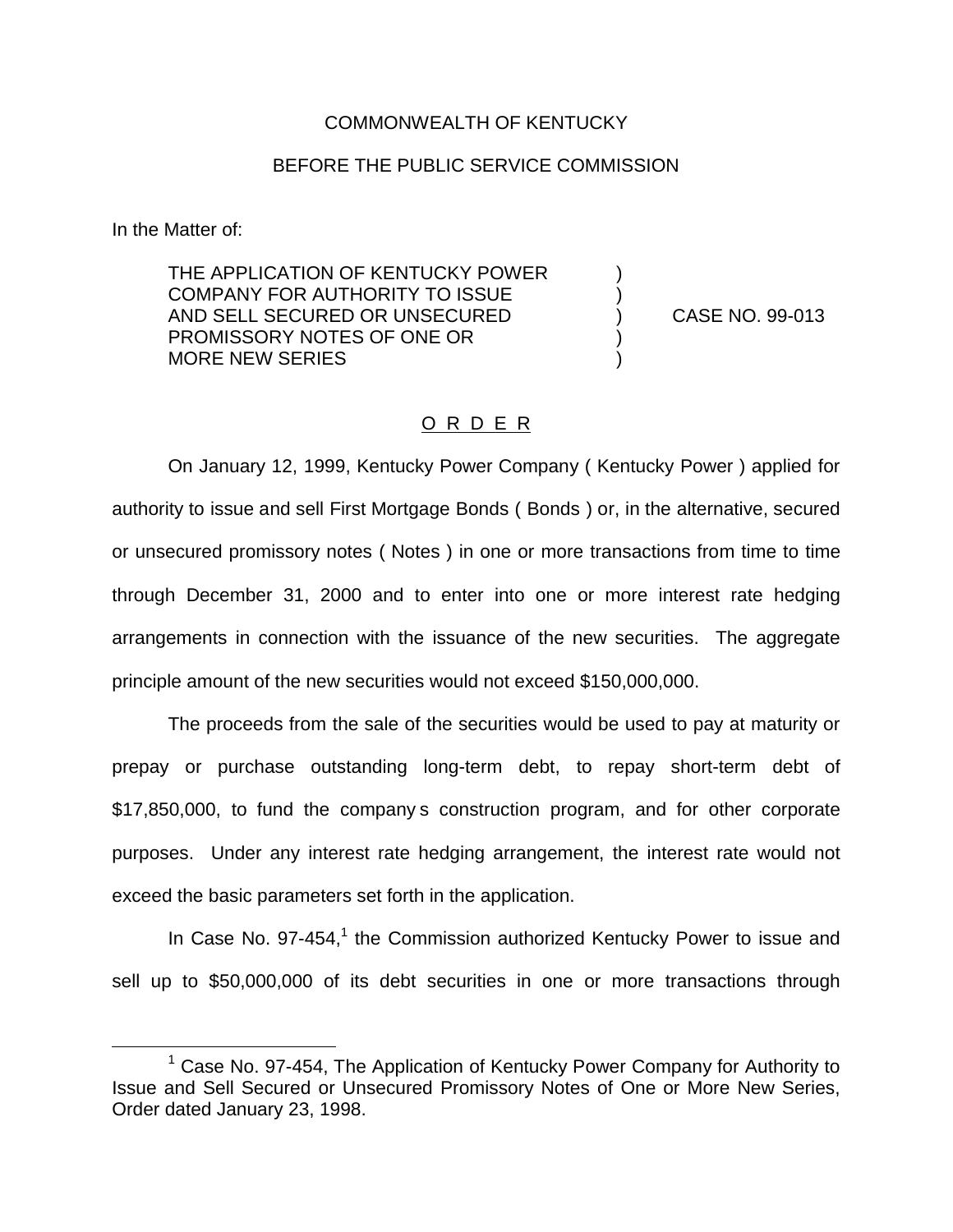December 31, 1998. As of the date of this application, Kentucky Power indicated that \$30,000,000 aggregate principal amount of debt securities has been issued pursuant to the Case No. 97-454 Order. The authorizations sought by Kentucky Power in this proceeding are similar to those granted in Case No. 97-454.

The Commission is concerned by Kentucky Power s explanations of how the proceeds from this financing will be used. While Kentucky Power has indicated the proceeds could be used to fund its 1999 2000 construction program, it also has acknowledged that it does not have an approved construction budget for 2000. It is not appropriate for the Commission to issue a blank check by approving financing that could be used to fund the construction of projects that are currently not known. In addition, if any of the construction projects require certificates of convenience and necessity, the Commission will not approve their financing until the certificates have been granted. Therefore, Kentucky Power should not use any of the proceeds from this financing to fund its 2000 construction program until that budget has been approved by Kentucky Power s Board of Directors and filed in the record of this case.

Kentucky Power has indicated that other corporate purposes include general operating expenses such as extensions of service in the ordinary course of business and unforeseen costs that may be incurred as a result of extreme weather conditions. As Kentucky Power should be aware, it is inappropriate to fund general operating expenses of the utility with financing proceeds. However, the investment in lines, poles, and meters in conjunction with the extensions of service in the ordinary course of business does not constitute general operating expenses and can be funded with

-2-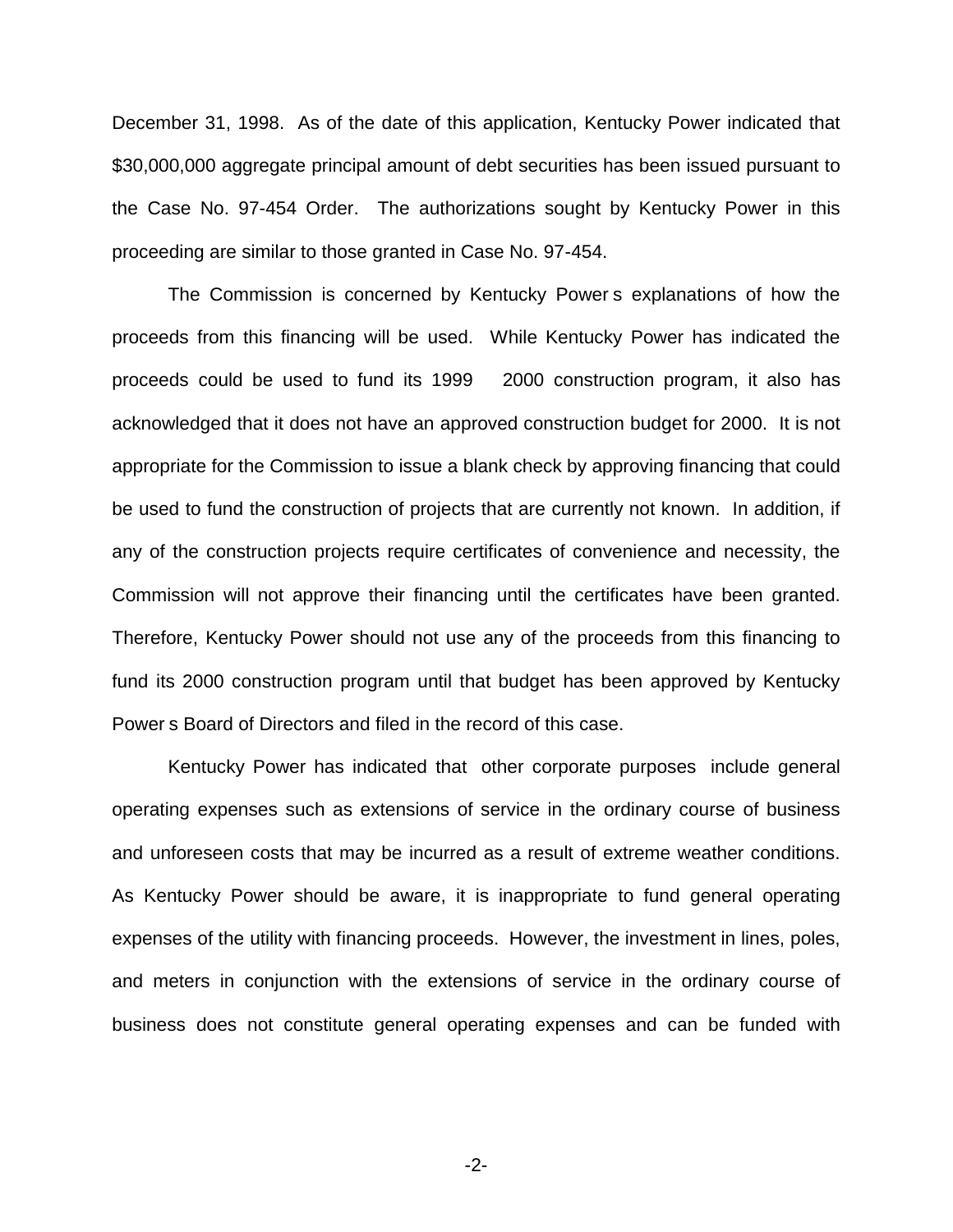financing proceeds. Kentucky Power should not use the proceeds from this financing to fund general operating expenses.

The Commission, having considered the evidence of record and being otherwise sufficiently advised, finds that the issuance and sale by Kentucky Power of up to \$150,000,000 in aggregate principal amount of new Bonds or Notes through December 31, 2000 are for lawful objects within the corporate purposes, are necessary and appropriate for and consistent with the proper performance of its service to the public, will not impair its ability to perform that service, are reasonably necessary and appropriate for such purposes, and should therefore be approved.

IT IS THEREFORE ORDERED that:

1. Kentucky Power is authorized to issue and sell up to \$150,000,000 of its new Bonds or Notes in one or more transactions through December 31, 2000 and to enter into one or more interest rate hedging arrangements, within the parameters set forth in the application. The securities will be sold on a negotiated or competitive bid basis with one or more underwriters or agents, or in a private placement transaction with a commercial bank or other institutional investor.

2. Kentucky Power shall agree only to such terms and prices that are consistent with the parameters set out in its application. If variable rate securities are used, Kentucky Power shall prepare on an annual basis an analysis of the relationship between such variable rate securities and fixed rate securities at the time of the analysis. Such analysis shall be available for Commission review on an annual basis beginning with an initial calculation within 30 days after the closing of the financing approved herein.

-3-